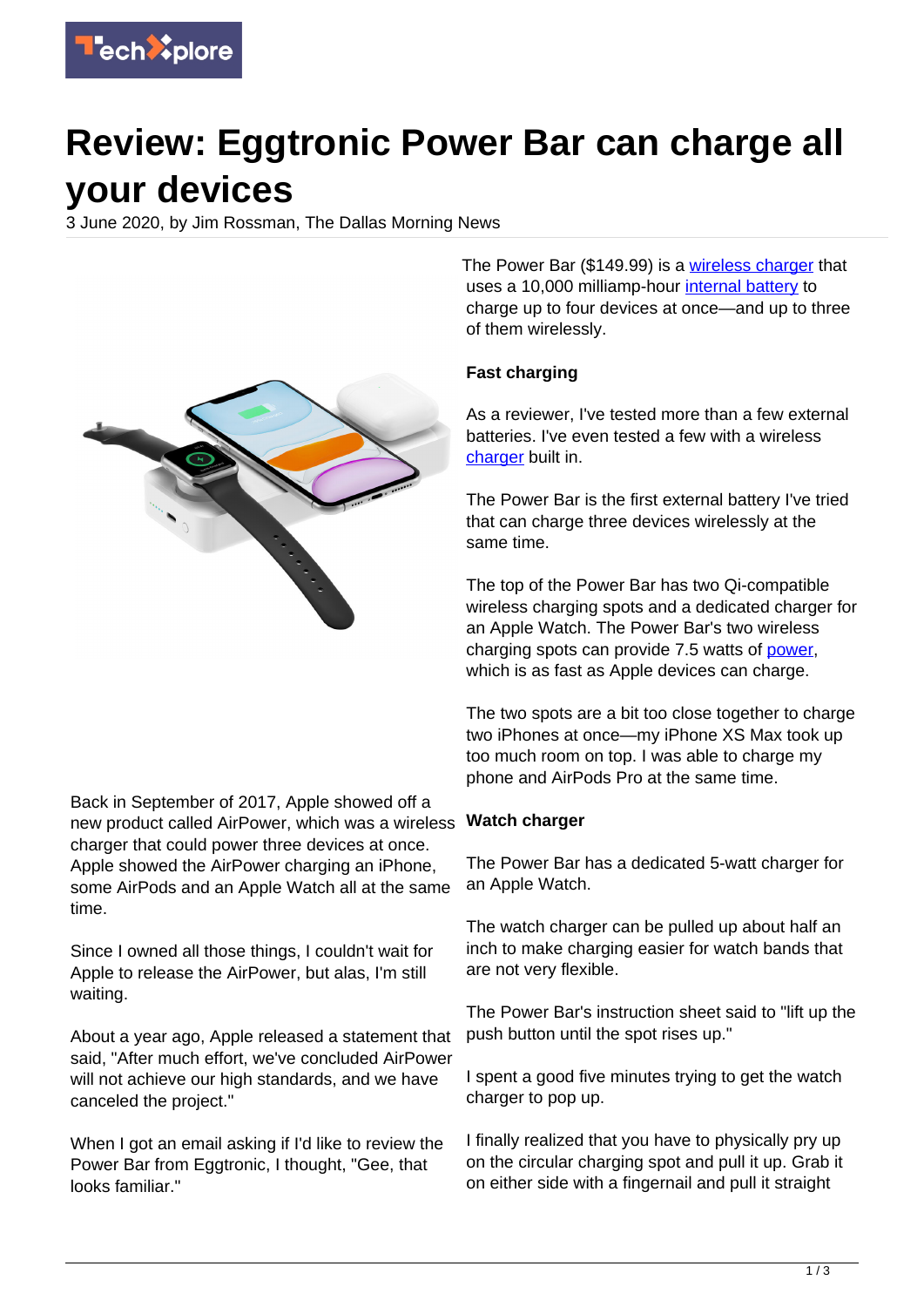

#### up.

The watch charger pulls up easily after you've done it a few times.

## **USB-C**

The Power Bar has a 30-watt Power Delivery USB-Power Bar in just a few hours. C port on one end that serves as the input to charge the internal battery and as an output to charge any [device](https://techxplore.com/tags/device/) that can be charged from USB-C, like my 13-inch MacBook Pro.

The Power Bar includes two charging cables—a USB-C to USB-C cable and a USB-C to Apple Lightning iPhone/iPad charging cable. The cables are sturdy and braided.

Eggtronic does not include a USB wall charger, so you'll have to provide your own.

### **Limitations**

I was a little bummed that the capacity of the Power Distributed by Tribune Content Agency, LLC. Bar's battery is only 10,000 mAh.

I have external batteries not much bigger than the Power Bar that have more than twice the capacity.

I understand that a larger battery would make the Power Bar bigger and heavier. I suppose portability was more important than maximum capacity.

The Power Bar has four charging spots, but the battery is too small to charge all the devices from empty to full. It simply doesn't have enough juice.

It's a great charger for the iPhone, AirPods and Apple Watch. A fully charged Power Bar can keep those devices charged for a weekend trip.

Adding a MacBook Pro to the mix will drain the Power Bar in just a few hours.

#### **Easy to use**

The Power Bar was easy to use. Power it up, and when you're ready, set your phone or AirPods or Apple Watch on top and press the power button to start the juice flowing.

It is certainly more convenient than packing a wall charger and cable for each of your devices.

You'll want to pack a charger for the battery to keep it topped off if you will need to use it for more than a day or two. If you use a wall charger that can provide 30 watts of power, you can charge the

You can keep it plugged into the wall and use it as an everyday charger, which is what I've been doing on my nightstand.

Pros: Two Qi charging spots, plus watch and USB-C charging.

Cons: The battery capacity could be higher.

Bottom line: This is the best multi-device charger I've found, and it runs on a [battery](https://techxplore.com/tags/battery/) for charging on the go.

©2020 The Dallas Morning News